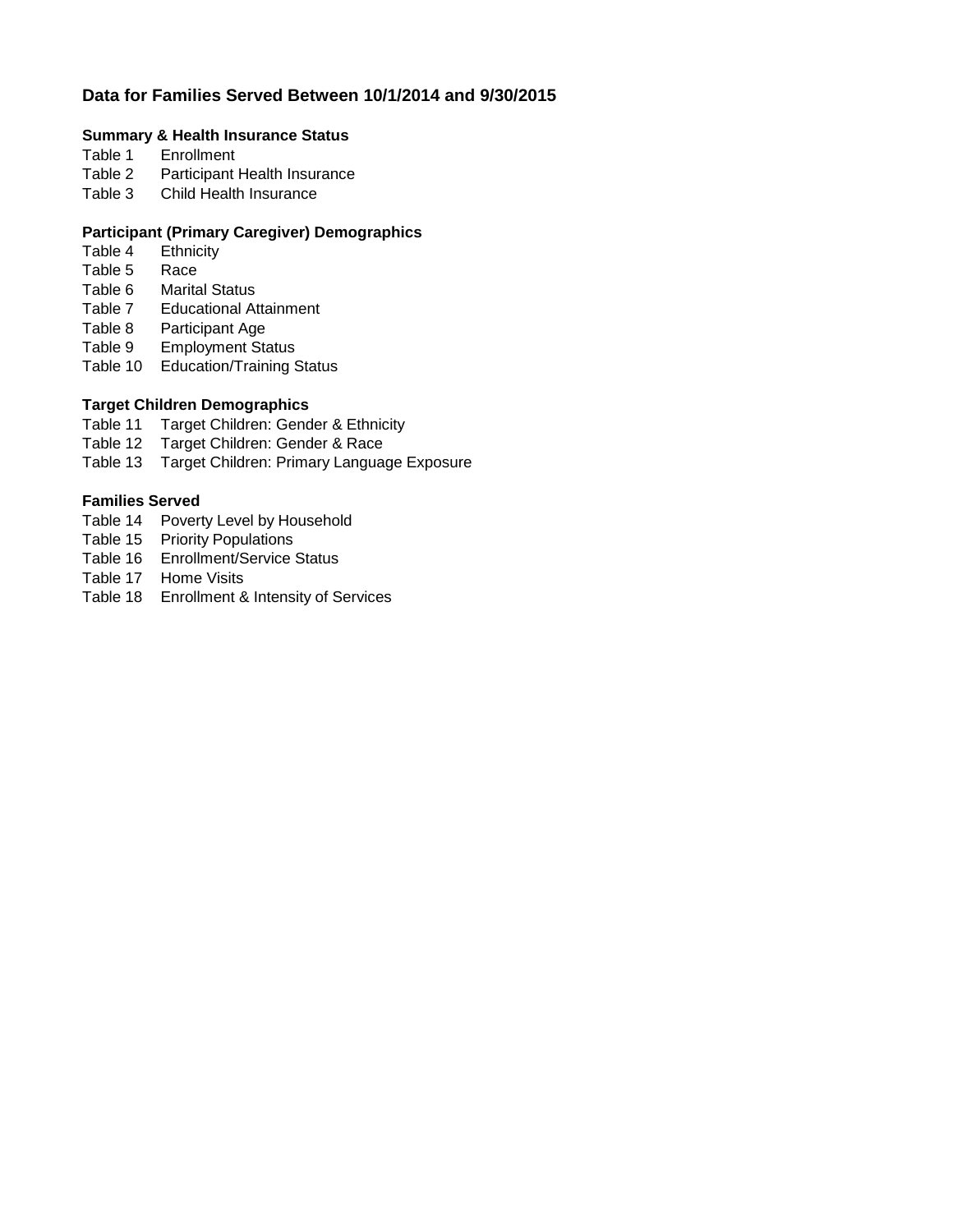# **Summary & Health Insurance Status**

For Families Served Between 10/1/2014 and 9/30/2015

### **Table 1**

| <b>Total Numbers Newly Enrolled</b><br>land Served | <b>Total Newly</b><br><b>Enrolled</b> | <b>Total Served</b> |  |  |
|----------------------------------------------------|---------------------------------------|---------------------|--|--|
| Participants                                       | 851                                   | 1518                |  |  |
| <b>Target Children</b>                             | 730                                   | 1224                |  |  |
| Households                                         | 851                                   | 1518                |  |  |

### **Table 2**

| <b>Participant: Insurance Status</b> | No Insurance<br>Coverage | <b>Private or Other</b> | <b>Medicaid or</b><br><b>Florida KidCare</b> | <b>Tri-Care</b> | <b>Unknown</b> | <b>Total</b> |
|--------------------------------------|--------------------------|-------------------------|----------------------------------------------|-----------------|----------------|--------------|
| <b>Pregnant Women</b>                | 57                       | 53                      | 459                                          |                 | 95             | 670          |
| <b>Female Caregivers</b>             | 122                      | 78                      | 421                                          |                 | 214            | 838          |
| <b>Male Caregivers</b>               |                          |                         |                                              |                 |                | 10           |
| <b>Total Number</b>                  | 180                      | 131                     | 887                                          |                 | 311            | 1518         |
| <b>Percent of Total</b>              | 11.9%                    | 8.6%                    | 58.4%                                        | 0.6%            | 20.5%          | 100%         |

### **Table 3**

| <b>Target Children: Insurance</b><br><b>Status</b> | No Insurance<br>Coverage | <b>Private or Other I</b> | <b>Medicaid or</b><br>Florida KidCare | <b>Tri-Care</b> | <b>Unknown</b> | <b>Total</b> |
|----------------------------------------------------|--------------------------|---------------------------|---------------------------------------|-----------------|----------------|--------------|
| <b>Total Number</b>                                | 19                       | 60                        | 1008                                  |                 | 131            | 1224         |
| <b>Percent of Total</b>                            | .6%                      | 4.9%                      | 82.4%                                 | 0.5%            | 10.7%          | 100%         |

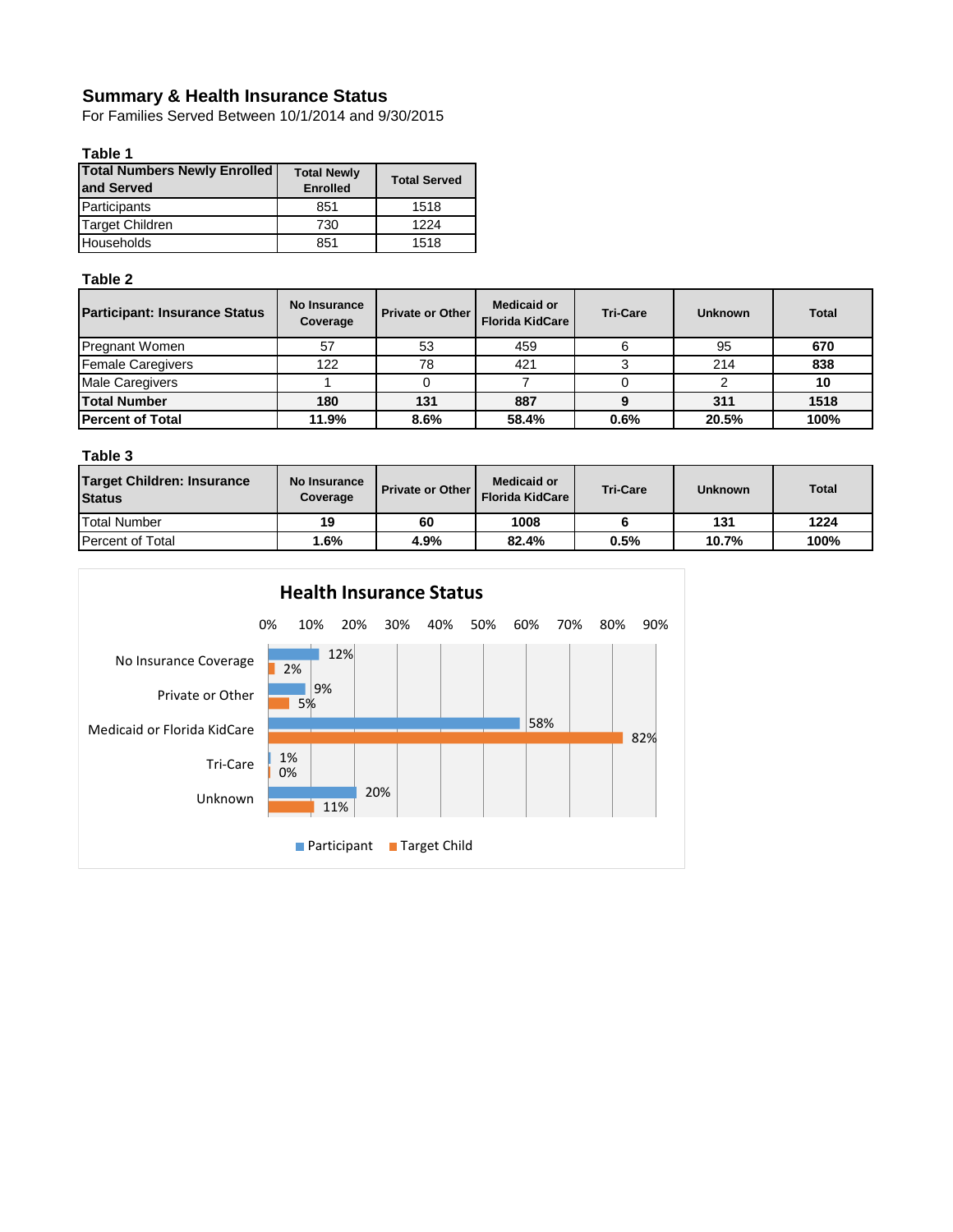# **Participant (Primary Caregiver) Demographics** For Families Served Between 10/1/2014 and 9/30/2015

| Table 4                  |                              |                           |                |              |
|--------------------------|------------------------------|---------------------------|----------------|--------------|
| <b>Ethnicity</b>         | <b>Hispanic or</b><br>Latino | Not Hispanic or<br>Latino | <b>Unknown</b> | <b>Total</b> |
| Pregnant Women           | 183                          | 483                       |                | 670          |
| <b>Female Caregivers</b> | 199                          | 633                       | 6              | 838          |
| <b>Male Caregivers</b>   |                              | 10                        |                | 10           |
| <b>Total Number</b>      | 382                          | 1126                      | 10             | 1518         |
| <b>Percent of Total</b>  | 25.2%                        | 74.2%                     | 0.7%           | 100%         |

|     | <b>Participant Ethnicity</b> |                             |
|-----|------------------------------|-----------------------------|
|     | 25%                          | • Hispanic or Latino        |
| 74% |                              | • Not Hispanic or<br>Latino |

**Table 5**

| Race                     | American Indian<br>or Alaska Native | Asian | <b>Black or African</b><br>American | More than one<br>race | Native Hawaiian<br>or other Pacific<br>Islander | <b>Unknown</b> | White | <b>Total</b> |
|--------------------------|-------------------------------------|-------|-------------------------------------|-----------------------|-------------------------------------------------|----------------|-------|--------------|
| Pregnant Women           |                                     |       | 372                                 | 21                    |                                                 | 14             | 250   | 670          |
| <b>Female Caregivers</b> |                                     | 12    | 347                                 | 25                    |                                                 | 12             | 438   | 838          |
| <b>Male Caregivers</b>   |                                     |       |                                     |                       |                                                 |                |       | 10           |
| <b>Total Number</b>      |                                     | 21    | 724                                 | 46                    |                                                 | 26             | 693   | 1518         |
| <b>Percent of Total</b>  | 0.4%                                | 4%،   | 47.7%                               | 3.0%                  | 0.1%                                            | 1.7%           | 45.7% | 100%         |

**Table 6 Marital Status Total Number Percent of Total**<br>Divorced 37 2.4% Proceed 37 **2.4%**<br>
240 **15.8%**<br>
240 **15.8%**<br>
240 **15.8%**<br>
240 **15.2%** Married 240 **15.8%** Never Married 869 **57.2%** Separated 26 **1.7%** 1341 **22.5%**<br>5 **0.3%** Widowed 5 **0.3% Total 1518 100%**





| Table 7                                                 |                             |                        |                     |                         |
|---------------------------------------------------------|-----------------------------|------------------------|---------------------|-------------------------|
| <b>Educational Attainment</b>                           | Female<br><b>Caregivers</b> | <b>Male Caregivers</b> | <b>Total Number</b> | <b>Percent of Total</b> |
| Currently enrolled in high school                       | 73                          | $\Omega$               | 73                  | 4.8%                    |
| Of high school age, not enrolled                        | 59                          |                        | 60                  | 4.0%                    |
| Less than HS diploma                                    | 251                         | $\mathfrak{p}$         | 253                 | 16.7%                   |
| GED                                                     | 47                          | $\mathfrak{p}$         | 49                  | 3.2%                    |
| HS diploma                                              | 248                         | $\Omega$               | 248                 | 16.3%                   |
| Some college/training                                   | 221                         | $\mathfrak{p}$         | 223                 | 14.7%                   |
| Technical Training Certification,<br>Associate's Degree | 133                         | O                      | 133                 | 8.8%                    |
| Bachelor's Degree, or higher                            | 69                          |                        | 70                  | 4.6%                    |
| Other                                                   | 69                          | $\Omega$               | 69                  | 4.5%                    |
| Unknown                                                 | 338                         | $\overline{2}$         | 340                 | 22.4%                   |
| Total                                                   | 1508                        | 10                     | 1518                | 100%                    |



|                        | Female     |                        |                     |                         |
|------------------------|------------|------------------------|---------------------|-------------------------|
| <b>Participant Age</b> | Caregivers | <b>Male Caregivers</b> | <b>Total Number</b> | <b>Percent of Total</b> |
| $10 - 14$              |            | 0                      | 1                   | 0.1%                    |
| $15 - 17$              | 71         | 0                      | 71                  | 4.7%                    |
| 18-19                  | 161        |                        | 162                 | 10.7%                   |
| $20 - 21$              | 207        | $\Omega$               | 207                 | 13.6%                   |
| $22 - 24$              | 297        | $\Omega$               | 297                 | 19.6%                   |
| 25-29                  | 395        | 3                      | 398                 | 26.2%                   |
| 30-34                  | 224        | 3                      | 227                 | 15.0%                   |
| 35-39                  | 146        | 3                      | 149                 | 9.8%                    |
| 40-44                  | 5          | $\Omega$               | 5                   | 0.3%                    |
| 45-54                  | 1          | $\Omega$               | 1                   | 0.1%                    |
| 55-64                  | $\Omega$   | $\Omega$               | $\Omega$            | 0.0%                    |
| Total                  | 1508       | 10                     | 1518                | 100%                    |



| Table 9                   |               |         |
|---------------------------|---------------|---------|
| <b>Employment Status</b>  | <b>Number</b> | Percent |
| <b>Employed Full Time</b> | 290           | 19.1%   |
| <b>Employed Part-Time</b> | 267           | 17.6%   |
| Not Employed              | 620           | 40.8%   |
| Unknown                   | 341           | 22.5%   |
| Total                     | 1518          | 100%    |

| Table 10<br><b>Education/Training Status</b> | <b>Number</b> | Percent |
|----------------------------------------------|---------------|---------|
| Not a student/trainee                        | 912           | 60.1%   |
| Student/trainee                              | 259           | 17.1%   |
| Unknown                                      | 347           | 22.9%   |
| <b>Total</b>                                 | 1518          | 100%    |

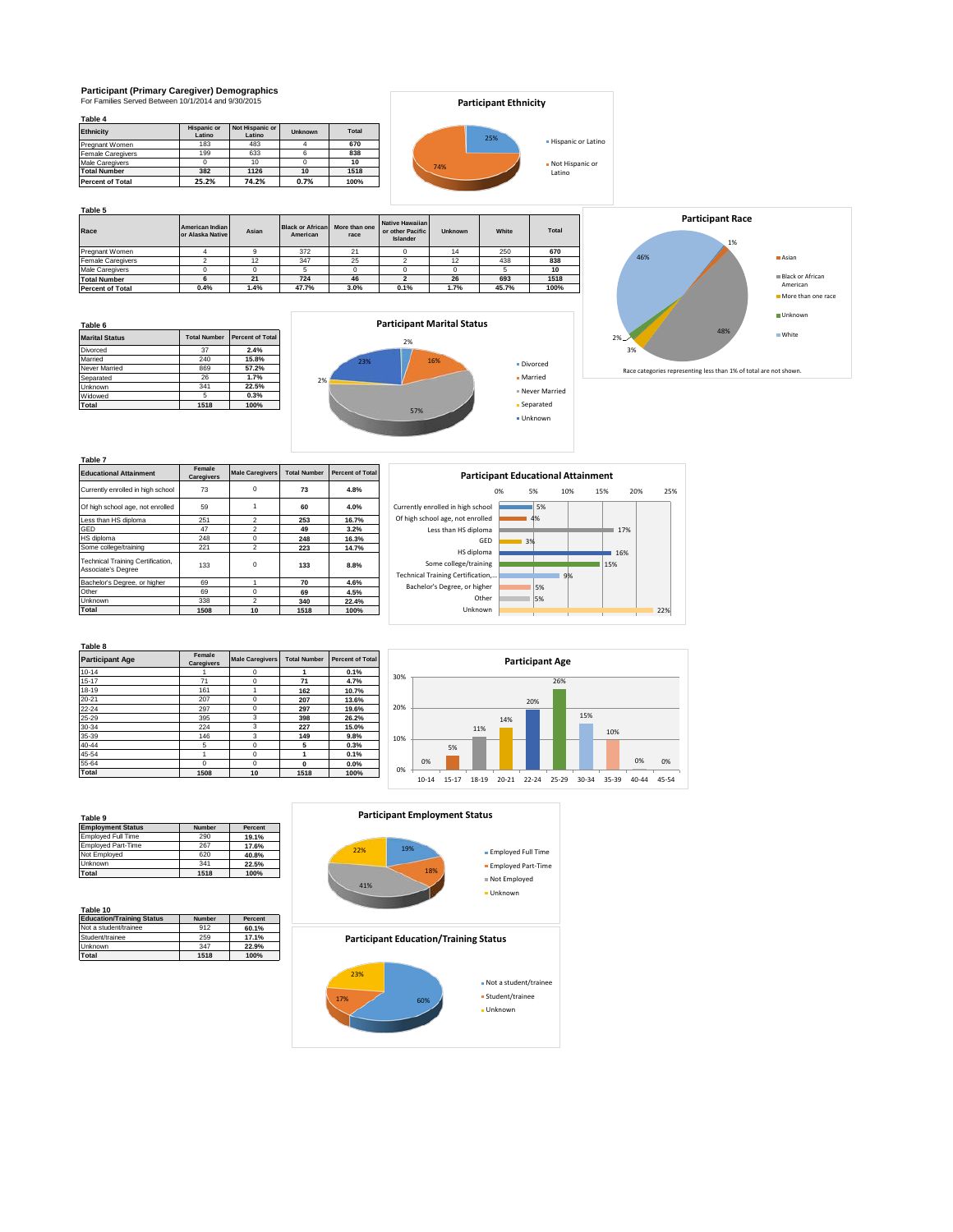### **Target Children Demographics**

For Families Served Between 10/1/2014 and 9/30/2015

### **Table 11**

| Target Children: Gender &<br><b>Ethnicity</b> | <b>Hispanic or</b><br>Latino | Not Hispanic or<br>Latino | Unknown | <b>Total Number</b><br>(Gender) | <b>Percent of Total</b><br>(Gender) |
|-----------------------------------------------|------------------------------|---------------------------|---------|---------------------------------|-------------------------------------|
| Female                                        | 159                          | 442                       |         | 601                             | 49.1%                               |
| Male                                          | 175                          | 444                       |         | 623                             | 50.9%                               |
| Total Number (Ethnicity)                      | 334                          | 886                       |         | 1224                            | 100%                                |
| Percent of Total (Ethnicity)                  | 27.3%                        | 72.4%                     | 0.3%    | 100%                            |                                     |



### **Table 12**

| Target Children: Gender &<br>Race | American Indian<br>or Alaska Native | Asian | <b>Black or African</b><br>American | More than one<br>race | Native Hawaiian<br>or other Pacific<br><b>Islander</b> | <b>Unknown</b> | White | <b>Total Number</b><br>(Gender) | <b>Percent of Total</b><br>(Gender) |
|-----------------------------------|-------------------------------------|-------|-------------------------------------|-----------------------|--------------------------------------------------------|----------------|-------|---------------------------------|-------------------------------------|
| Female                            |                                     |       | 332                                 | 31                    |                                                        |                | 230   | 601                             | 49.1%                               |
| Male                              |                                     |       | 316                                 | 31                    |                                                        |                | 260   | 623                             | 50.9%                               |
| Total Number (Race)               |                                     |       | 648                                 | 62                    |                                                        |                | 490   | 1224                            | 100%                                |
| <b>Percent of Total (Race)</b>    | 0.5%                                | 0.9%  | 52.9%                               | 5.1%                  | 0.2%                                                   | 0.3%           | 40.0% | 100%                            |                                     |



#### **Table 13**

| 1 AUIC 13                       |                |            |
|---------------------------------|----------------|------------|
| <b>Target Children: Primary</b> | Number of      | Percent of |
| Language Exposure               | Children       | Children   |
| Arabic                          |                | 0.1%       |
| Chinese                         | $\overline{2}$ | 0.2%       |
| English                         | 973            | 79.5%      |
| French                          | $\overline{2}$ | 0.2%       |
| Korean                          | 1              | 0.1%       |
| Other                           | 60             | 4.9%       |
| Russian                         |                | 0.1%       |
| Spanish                         | 183            | 15.0%      |
| Unknown                         |                | 0.1%       |
| Total                           | 1224           | 100%       |